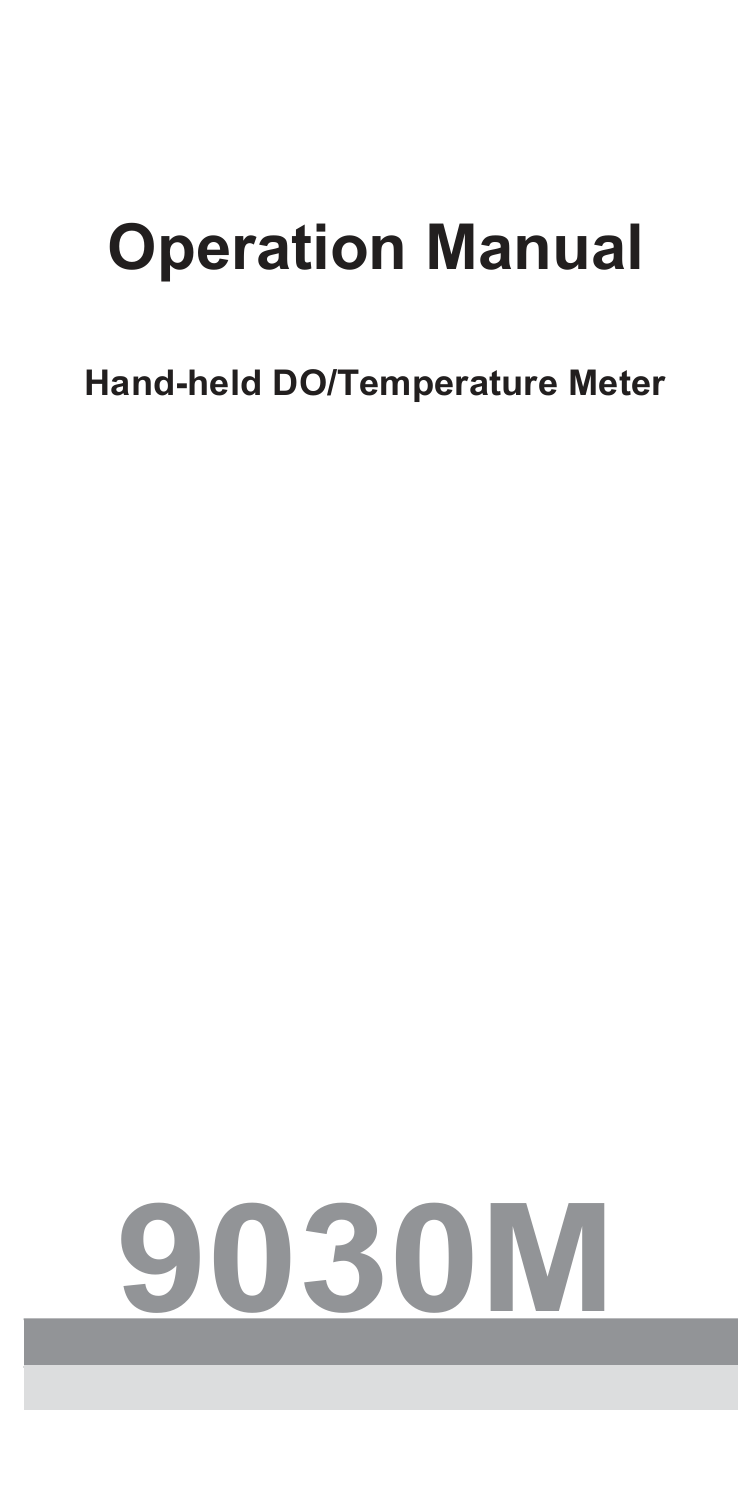# **CONTENTS**

|    | <b>INSTALLING THE BATTERIES3</b>                 |  |  |
|----|--------------------------------------------------|--|--|
|    |                                                  |  |  |
| А. |                                                  |  |  |
| В. |                                                  |  |  |
|    |                                                  |  |  |
| А. |                                                  |  |  |
| В. |                                                  |  |  |
|    |                                                  |  |  |
| А. | Entering Sensor Cap Coefficients into the 9030M8 |  |  |
| В. |                                                  |  |  |
| C. | Dissolved Oxygen Measurements10                  |  |  |
| D. | Sampling Modes-continuous or manual10            |  |  |
| Е. |                                                  |  |  |
|    |                                                  |  |  |
| А. |                                                  |  |  |
| В. |                                                  |  |  |
| С. |                                                  |  |  |
|    | <b>ERROR DISPLAYS AND TROUBLESHOOTING14</b>      |  |  |
|    |                                                  |  |  |
|    |                                                  |  |  |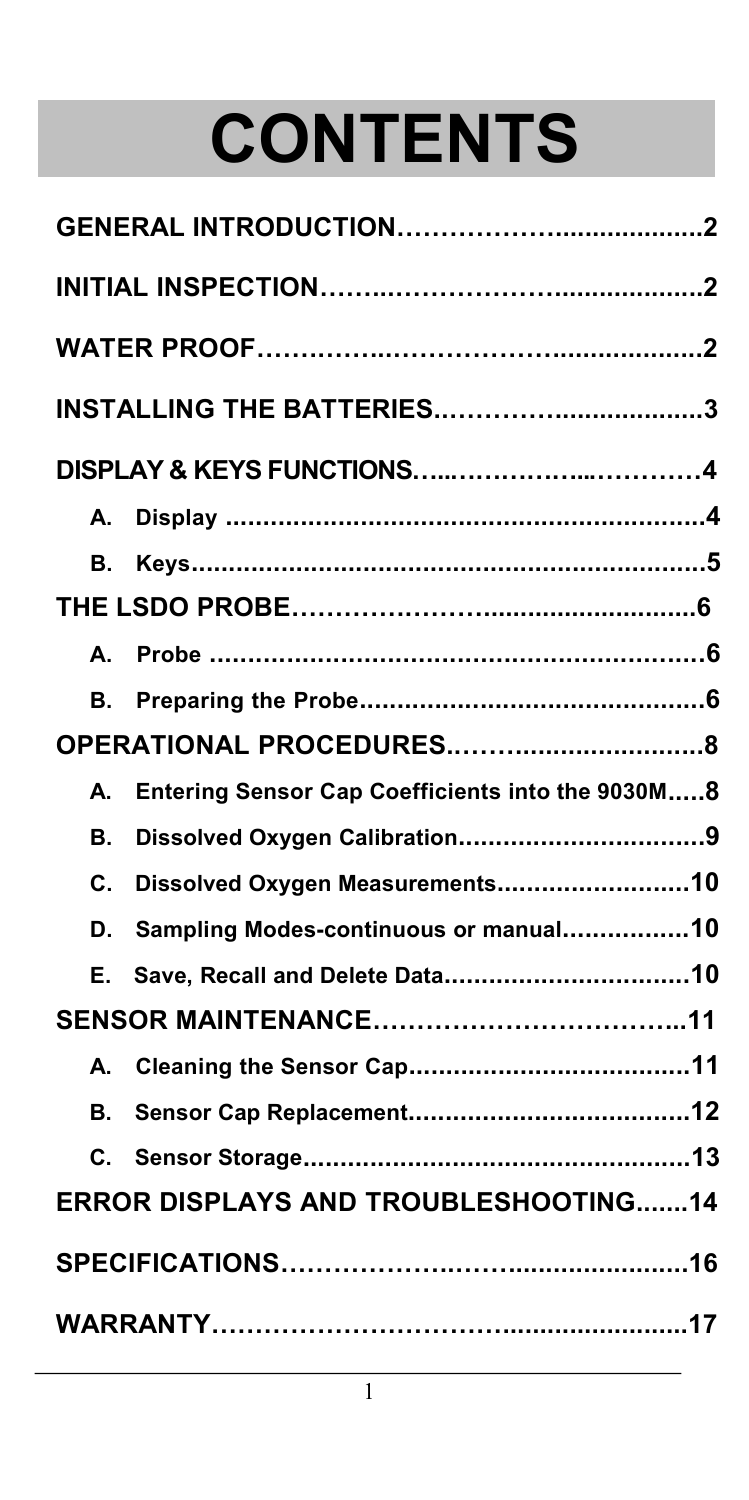#### **GENERAL INTRODUCTION**

Thank you for selecting the 9030M meter. The 9030M is a precision tool that measure dissolved oxygen in % and mg/L and temperature. A built-in microprocessor stores, calculates and compensates for all parameters related to DO determinations including DO electrode temperature characteristics.

This unit has a waterproof IP65 case. The touch mode keys are highly reliable with tactile and audio feedback. This meter can operate with one 9V battery. Re-calibration is not required when power is turned on again.

The front of the meter has a large LCD that displays DO % or mg/L , and temperature simultaneously along with user prompts and mode indicators. The unit prompts the user through calibration and measurement procedures.

The 9030M measures dissolved oxygen in water using optical, lifetime luminescence technology and uses a digital signal to send information between the instrument and probe. Key advantages of the 9030M include the elimination of sensor flow dependence (stirring) and sensor warm-up time, greater stability, less frequent calibrations, and the elimination of frequent membrane/electrolyte changes.

The unit is also equipped with a non-volatile memory allowing the user to store 50 different sets of readings. This unit will assign a site number for each set of reading, so the usercan review the data easily.

Other features include long battery life and 50/60Hz AC noise rejection. This meter is user-friendly for field, industrial and laboratory applications.

#### **INITIAL INSPECTION**

Carefully unpack the unit and accessories. Inspect for damages made in shipment. If any damage is found, notify your **Jenco** representative immediately. All packing materials should be saved until satisfactory operation is confirmed.

#### **WATER PROOF**

Though the 9030M meter is housed in a watertight case, **DO NOT** use it underwater. The watertight case prevents permanent damage to the unit if accidentally dropped into non-corrosive solutions.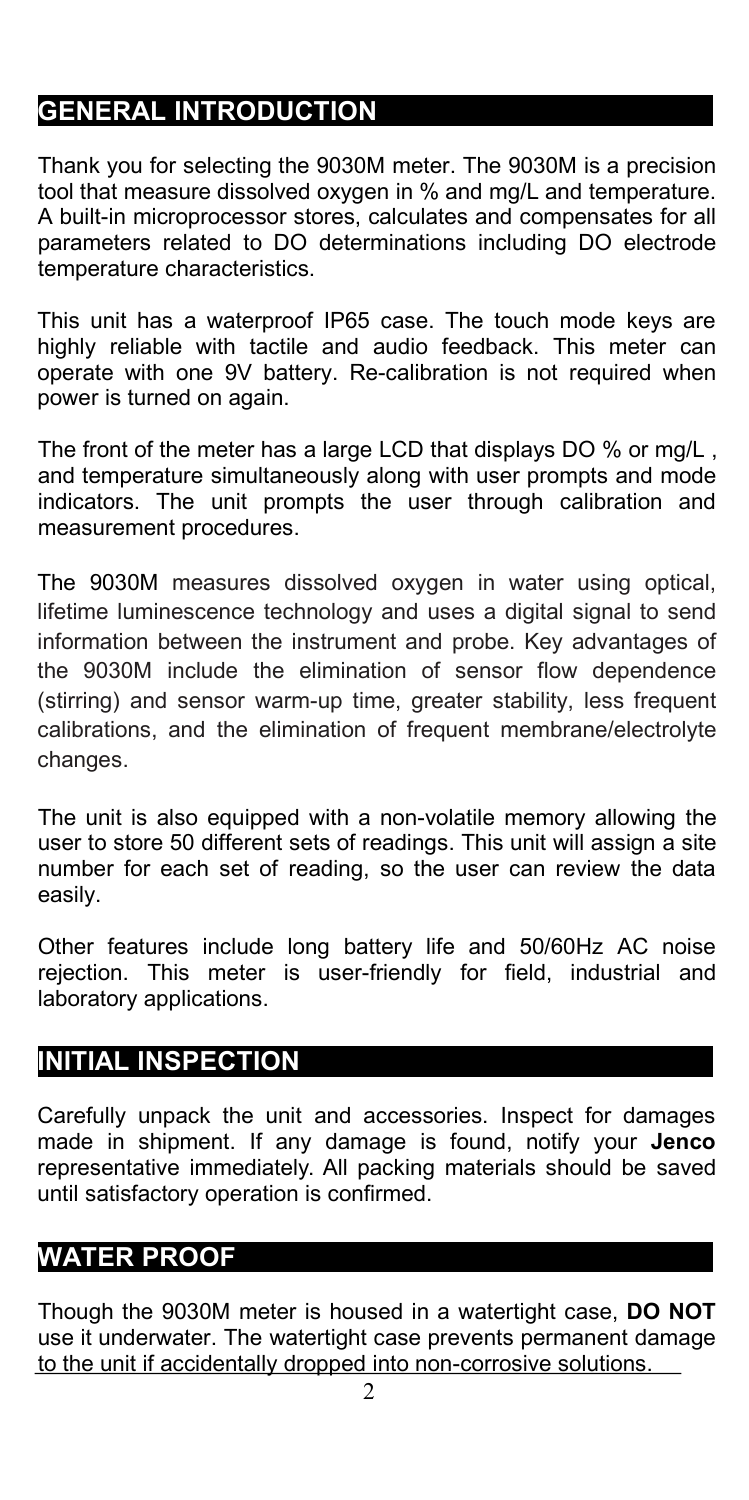Follow these steps immediately if the unit is immersed in any solution:

- 1. Rinse unit carefully with distilled water. After rinsing and drying, inspect and clean connectors to remove all contaminants that may affect probe connections.
- 2. Wait for the unit and probe to dry completely before resuming operation.
- 3. If the unit does not function correctly after steps1 and 2, call JENCO for possible repair or replacement (see Warranty).

#### **INSTALLING THE BATTERIES**

The 9030M meter is packaged with one 9V battery required for operation. To insert the batteries into the meter, follow the procedure outlined below.



**Figure 1: Battery compartment**

- 1. Use a screw driver to remove the two screws and battery cover to expose the battery compartment. (Figure 1.)
- 2. Replace the 9V battery.
- 3. Replace the battery cover and make sure to secure the two screws for the water-tight feature.

**[Note:** Press the "ON/OFF" key to turn the unit on. If the unit is running then you can press the "ON/OFF" key to turn the unit off. The unit will automatically turn off after 45 minutes of no key activity.**]**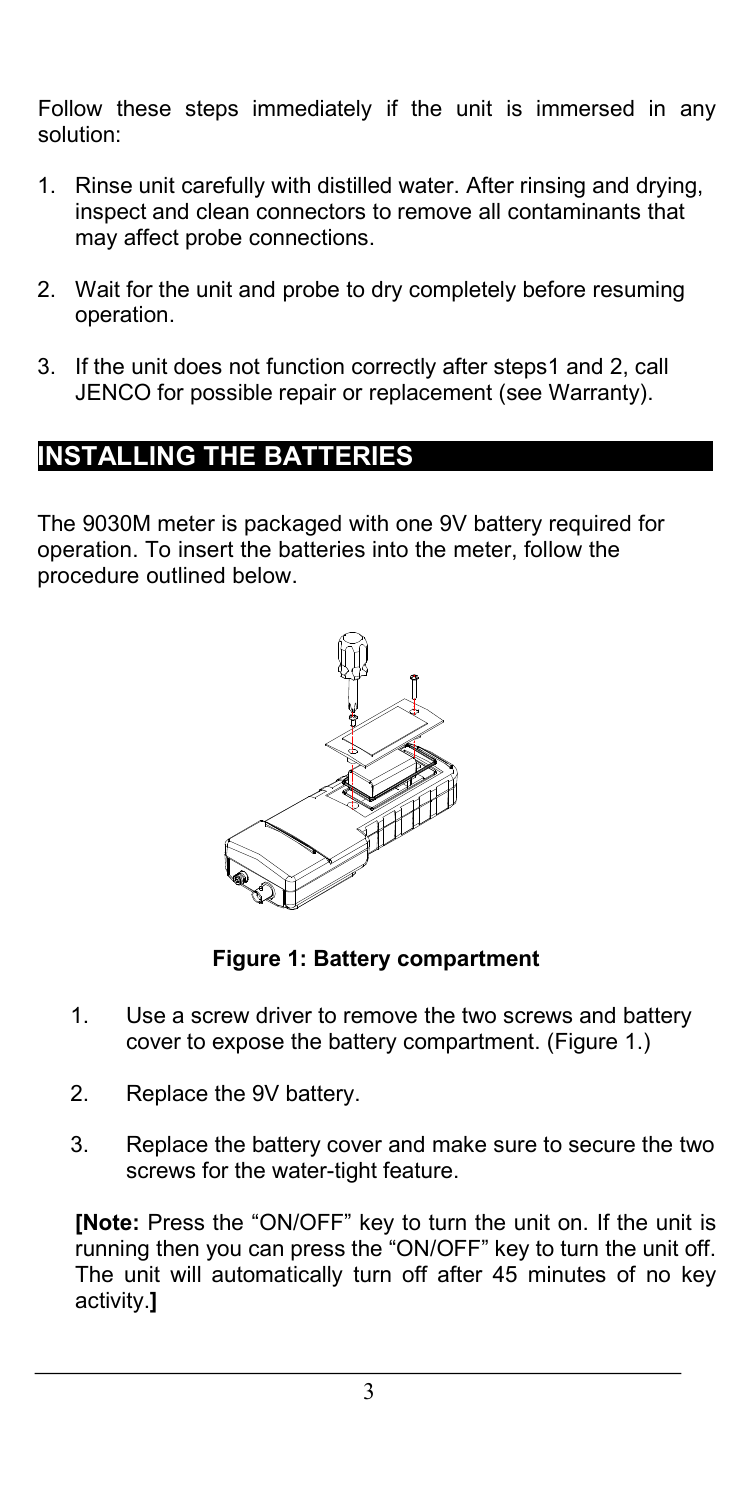#### **DISPLAY & KEYS FUNCTIONS**

#### **A. Display**



#### **Figure 2: Active LCD screen**

| $1. BAT-$<br>Low battery indicator.                                                                                                                                          | 6. mBar-<br>Display during calibration to<br>prompt user for barometric<br>pressure.                                                                 |  |
|------------------------------------------------------------------------------------------------------------------------------------------------------------------------------|------------------------------------------------------------------------------------------------------------------------------------------------------|--|
| 2. Continuous or Manual-<br>Continuous<br>Manual<br>or<br>sampling mode indicator.<br>When in Manual mode, manual<br>blink<br>until<br>the<br>will<br>measurement is stable. | <b>7. MAIN DISPLAY-</b><br>Main display for DO dissolved<br>oxygen values.                                                                           |  |
| $3$ CAL-<br>Calibration mode indicator.                                                                                                                                      | 8. Save, Full, Recall, Each,<br>All, Delete: Instrument's data<br>storage indicators.                                                                |  |
| 4. Data storage site number.                                                                                                                                                 | 9. SAL ppt-<br>Displays during calibration<br>when user is prompted for the<br>approximate salinity of the<br>sample in parts per thousand<br>(ppt). |  |
| 5.<br>Temperature<br>unit<br>and<br>display.                                                                                                                                 | 10. CAP, K1, K2, K3, K4, K5,<br>KC: Sensor cap coefficient<br>indicators when entering new<br>sensor cap coefficient.                                |  |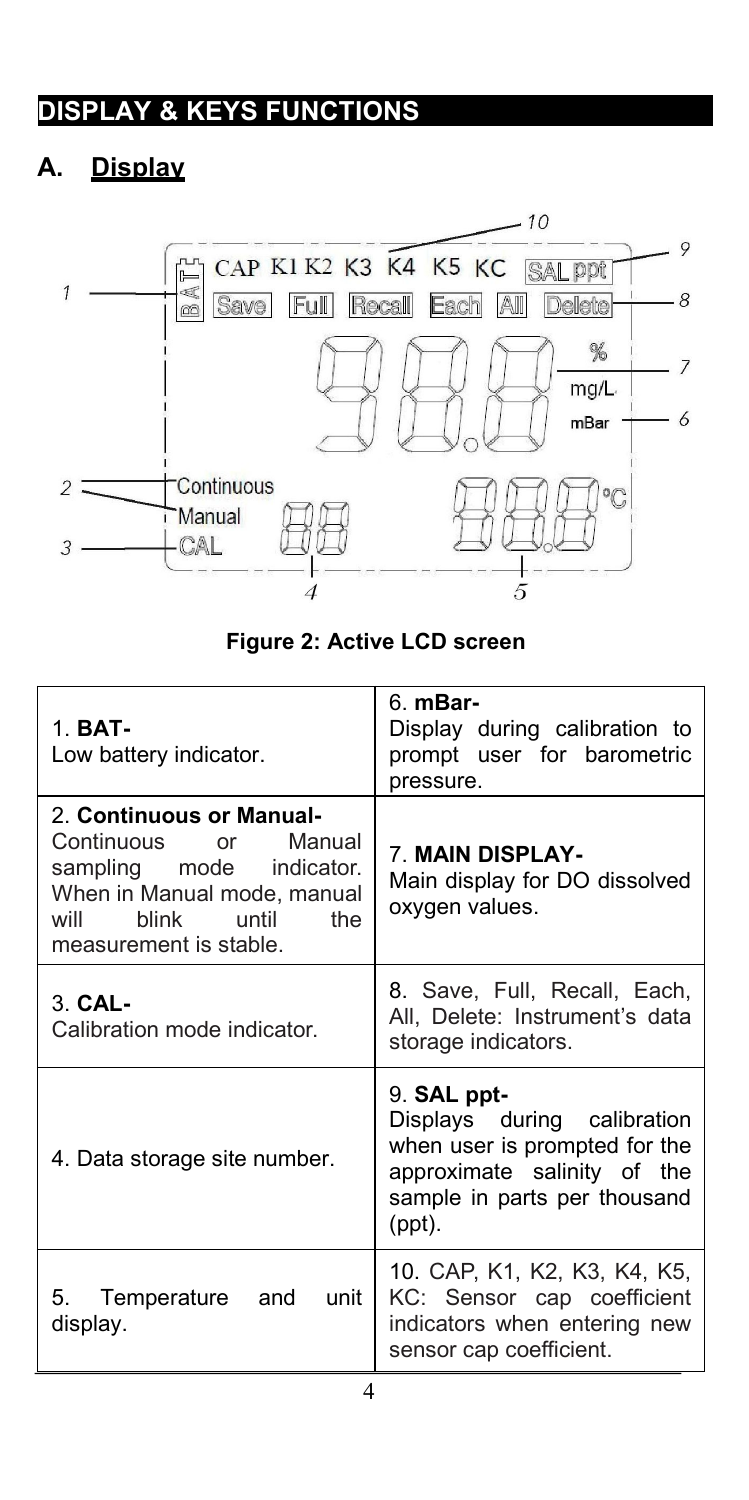## **B. Keys**

| ON/OFF       | <b>ON/OFF-</b><br>Powers on and shuts off the meter.                                                                                                                                                                                                                                                                                                                                                                                                                                                                                                                                                                 |  |
|--------------|----------------------------------------------------------------------------------------------------------------------------------------------------------------------------------------------------------------------------------------------------------------------------------------------------------------------------------------------------------------------------------------------------------------------------------------------------------------------------------------------------------------------------------------------------------------------------------------------------------------------|--|
| Mode         | Mode-<br>Selects display mode. In normal operation, press this<br>key to sequentially display Dissolved Oxygen in % air<br>saturation, Dissolved Oxygen in mg/L, Recall and<br>Delete interface.<br>In calibration mode, press this key to exit the current<br>calibration parameter and enter into the next one.<br>In "Recall" and "Delete" modes, press this key to exit<br>"Recall" and "Delete" modes respectively.                                                                                                                                                                                             |  |
|              | UP/DOWN-<br>To adjust inputs for salinity correction, calibration and<br>sensor cap coefficients.<br>Increases or decreases the display value as desired.<br>In "Recall" mode, view saved data and data storage<br>site number by pressing these keys.<br>In "Delete" mode, press these keys to select between<br>the "Delete Each" and "Delete All" mode.<br>In "Delete Each" mode, view to be deleted data and<br>data site numbers by pressing these keys.                                                                                                                                                        |  |
| CAL          | CAL-<br>In "Measurement" mode, press this key to enter into<br>"Calibration" mode.                                                                                                                                                                                                                                                                                                                                                                                                                                                                                                                                   |  |
| <b>ENTER</b> | <b>ENTER-</b><br>In "Calibration" mode, press this key to save the<br>current parameter to memory.<br>In "Measurement" mode, press this key to save<br>reading into the next available data storage site.<br>At the Recall interface, press this key to display the<br>last set of saved data.<br>At the Delete interface, press this key to go into<br>"Delete" mode.<br>In the "Delete All" mode, press this key to delete all<br>saved data.<br>In the "Delete Each" mode, press this key to delete a<br>single set of data.<br>In the "Cap coefficients" mode, press this key to<br>confirm coefficient entries. |  |
| <b>CAP</b>   | CAP-<br>Press to enter new sensor cap coefficients.                                                                                                                                                                                                                                                                                                                                                                                                                                                                                                                                                                  |  |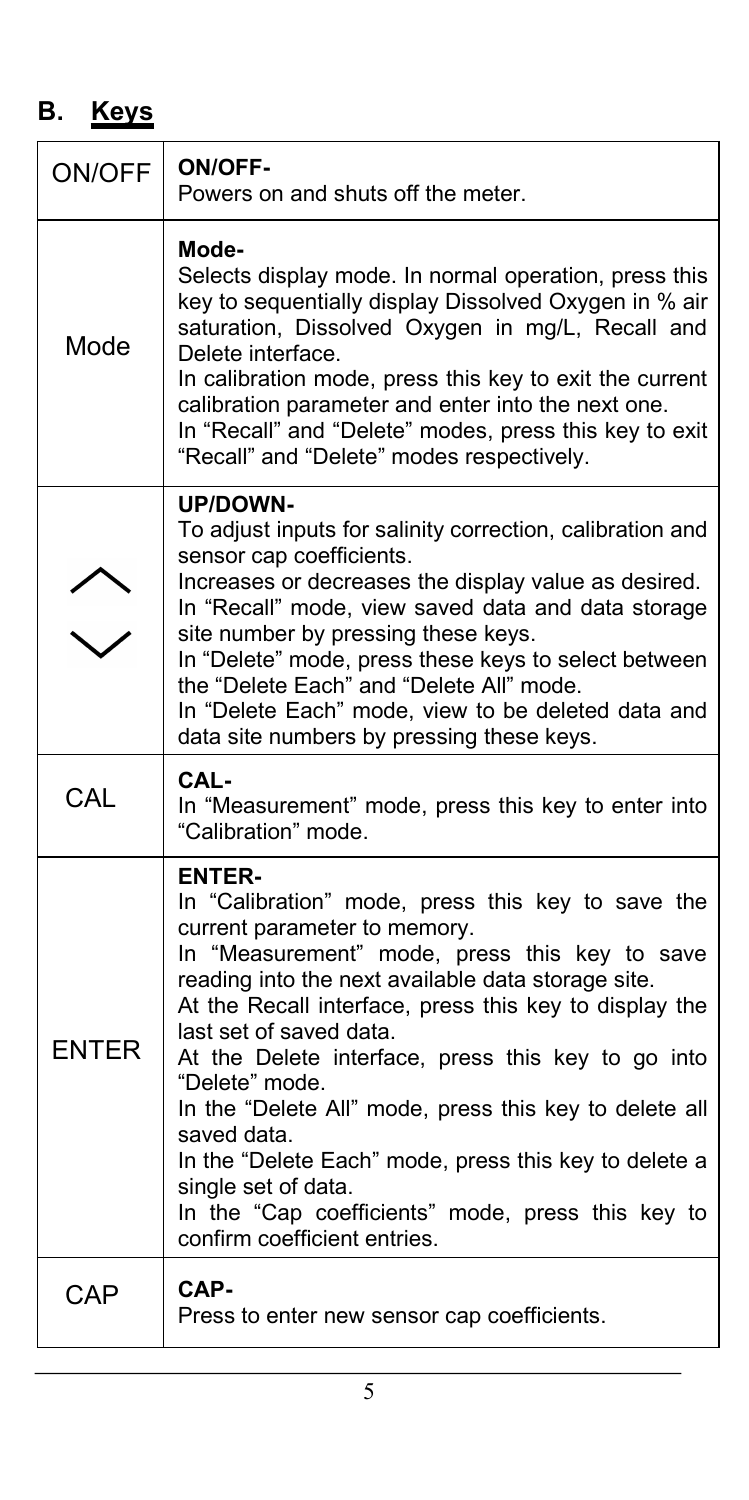#### **THE LSDO PROBE**

#### **A. Probe**

Throughout the manual, the term "probe" refers to the end of the cable where the sensor is located, the term "sensor" refers to the Light Sensing Dissolved Oxygen sensing portion of the cable/probe assembly, and the term "sensor cap" refers to the removable sensing cap that is replaced about once per year (Figure 3).



**Figure 3: Probe**

#### **B. Preparing the Probe**

Each 9030M sensor cap has unique calibration coefficients associated with it. These coefficients are labeled on the instruction sheet included with each 9030M cable/probe assembly and replacement 9030M sensor cap.

Remove the probe/cable assembly from the shipping container and locate the sensor cap instruction sheet. Be sure to save the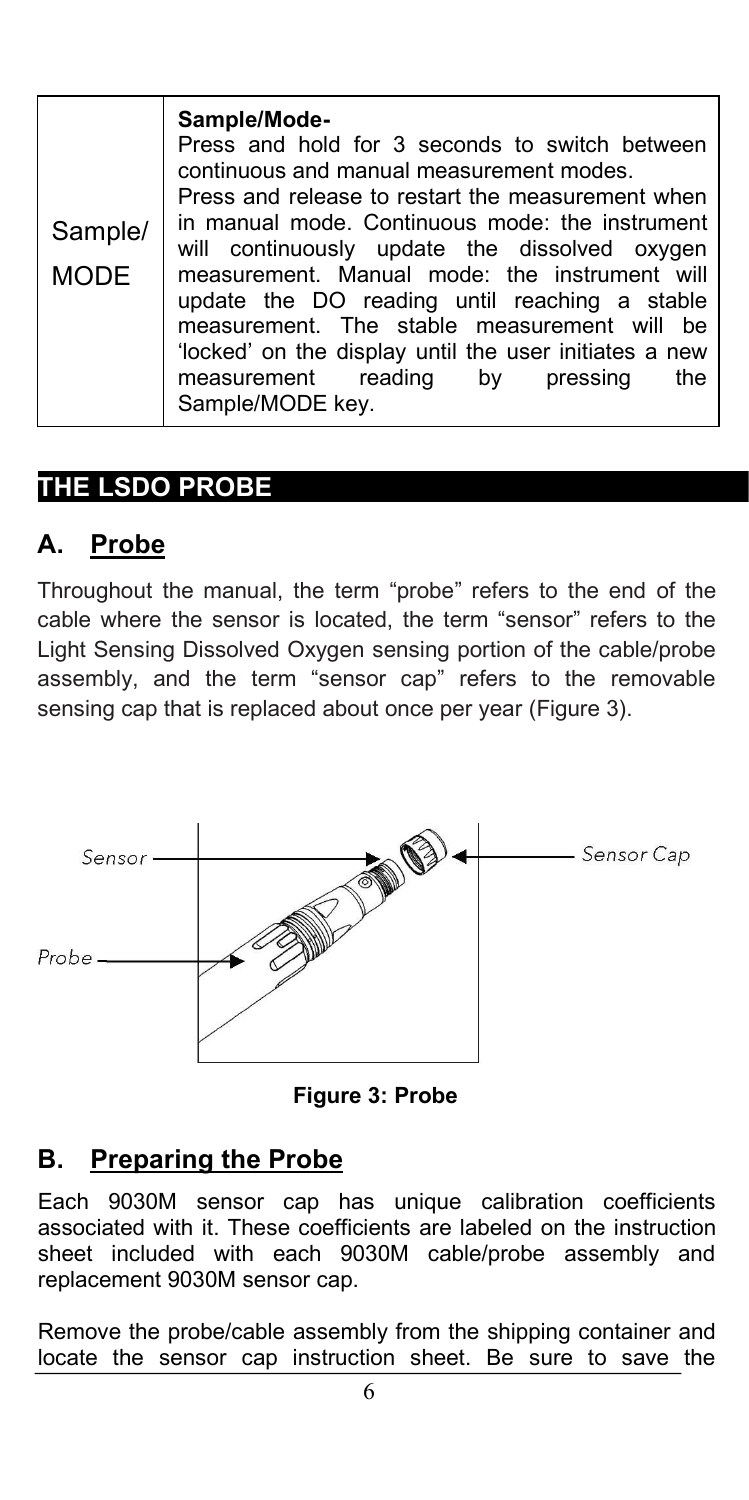instruction sheet in case you need to reload these calibration coefficients. New probe/cable assemblies have the sensor cap installed and coefficients loaded into the probe at the factory. When a cable is installed, the coefficients are automatically sent to the instrument.

Preparing the probe for the first time:

- 1. Remove the probe guard from the probe by turning it counterclockwise.
- 2. Remove the red storage cap which contains a moist sponge from the end of the probe by pulling it straight off the sensor. Save this to use later for long term storage.
- 3. Reinstall the probe guard by sliding it carefully over the sensor and then threading it onto the cable/probe assembly with a clockwise rotation (Figure 4).
- 4. Locate the gray calibration/storage sleeve that was shipped with your probe/cable assembly. Moisten the sponge in the gray calibration/storage with a small amount of clean water.
- 5. Slide the calibration/storage sleeve over the probe guard to keep the probe in a moist environment for storage and calibration (Figure 5). It is important to always keep your sensor in a moist environment so the sensor cap does not dry out.
- 6. Connect the cable to the instrument by aligning the connectors, pushing them together and then screwing



**Figure 4 Figure 5**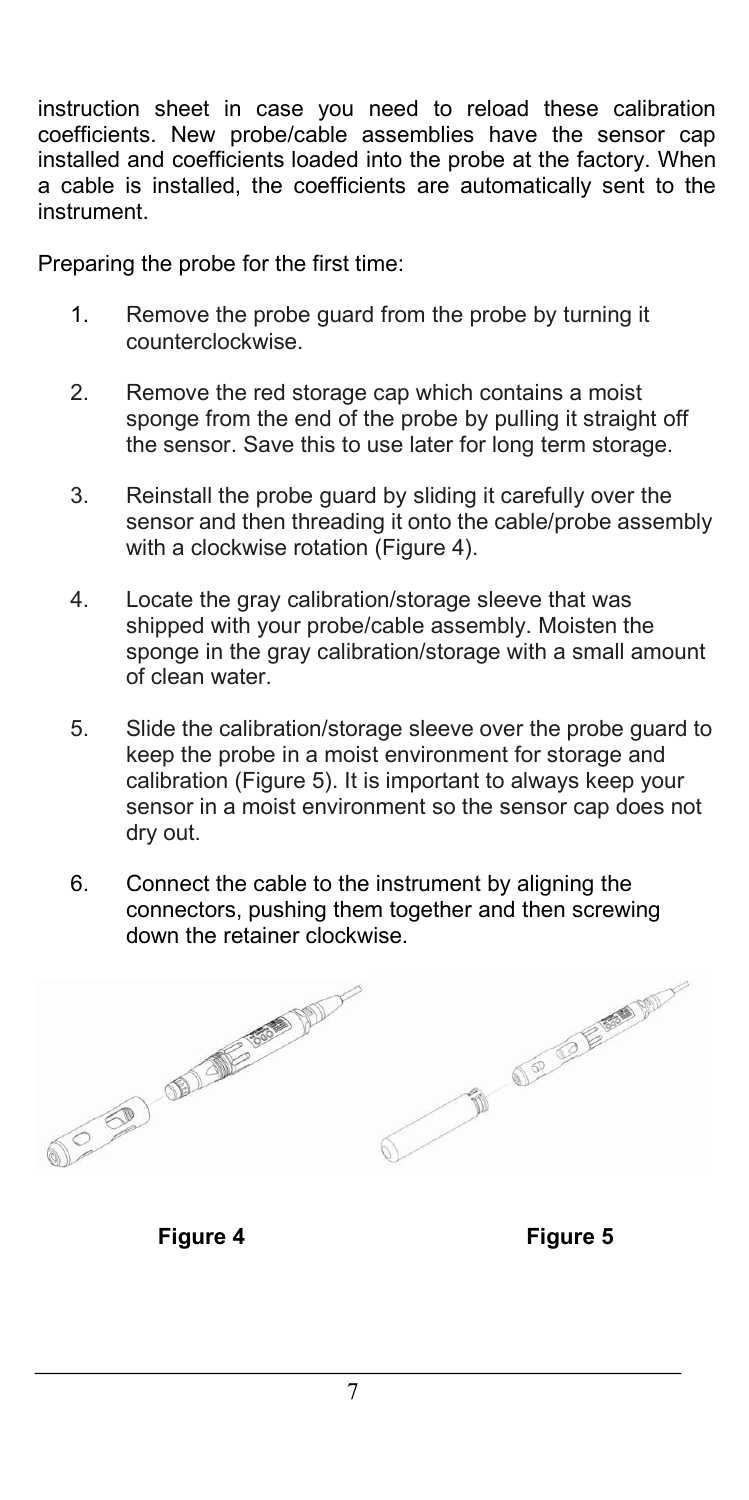### **OPERATIONAL PROCEDURES**

#### **A. Entering Sensor Cap Coefficients into the 9030M**

Connect the probe/cable assembly to the instrument and turn the instrument on. Locate the Calibration Code Label at the top of the instruction sheet and note the six numbers which are listed as K1 through K5 and KC. These six numbers contain the calibration code for this particular sensor cap. Follow these instructions to enter the new calibration coefficients into your instrument:

- 1. Press and hold the "CAP" key for 3 seconds. The "CAP" key is located in the lower left corner of the keypad.
- 2. The instrument will prompt for K1 and show 8 alpha/numeric values with the first value blinking.
- 3. Use the "UP" and "DOWN" keys to adjust the first value to match the first value of the new cap's K1. Press the "ENTER" key to accept.
- 4. Continue using the "UP" and "DOWN" keys to adjust all 8 alpha/ numeric values for K1 pressing the "ENTER" key to confirm each entry.
- 5. After confirming the last value for K1, the instrument will prompt you for K2. Follow the instructions in step 3 and 4 to enter and confirm the value for K2. Continue with K3, K4 and K5.
- 6. After confirming K5, the 9030M will prompt you for KC. KC has two values. Follow the instructions in step 3 and 4 to enter the coefficients. After confirming KC, the instrument will return to the measurement screen.
- 7. After entering the Sensor Cap Coefficients, perform a 1-point calibration as described in the Calibration Section.
- 8. Press and hold the "CAP" key for 3 seconds at any time to exit and cancel the cap coefficient update.

If errors are made in entering the Sensor Cap Coefficients, the instrument will block the update and an error message will appear on the display and the instrument will return to the K1 entry screen. If you see this error message, re-enter the coefficients and check them carefully for correct transcription from the Calibration Coefficient Label.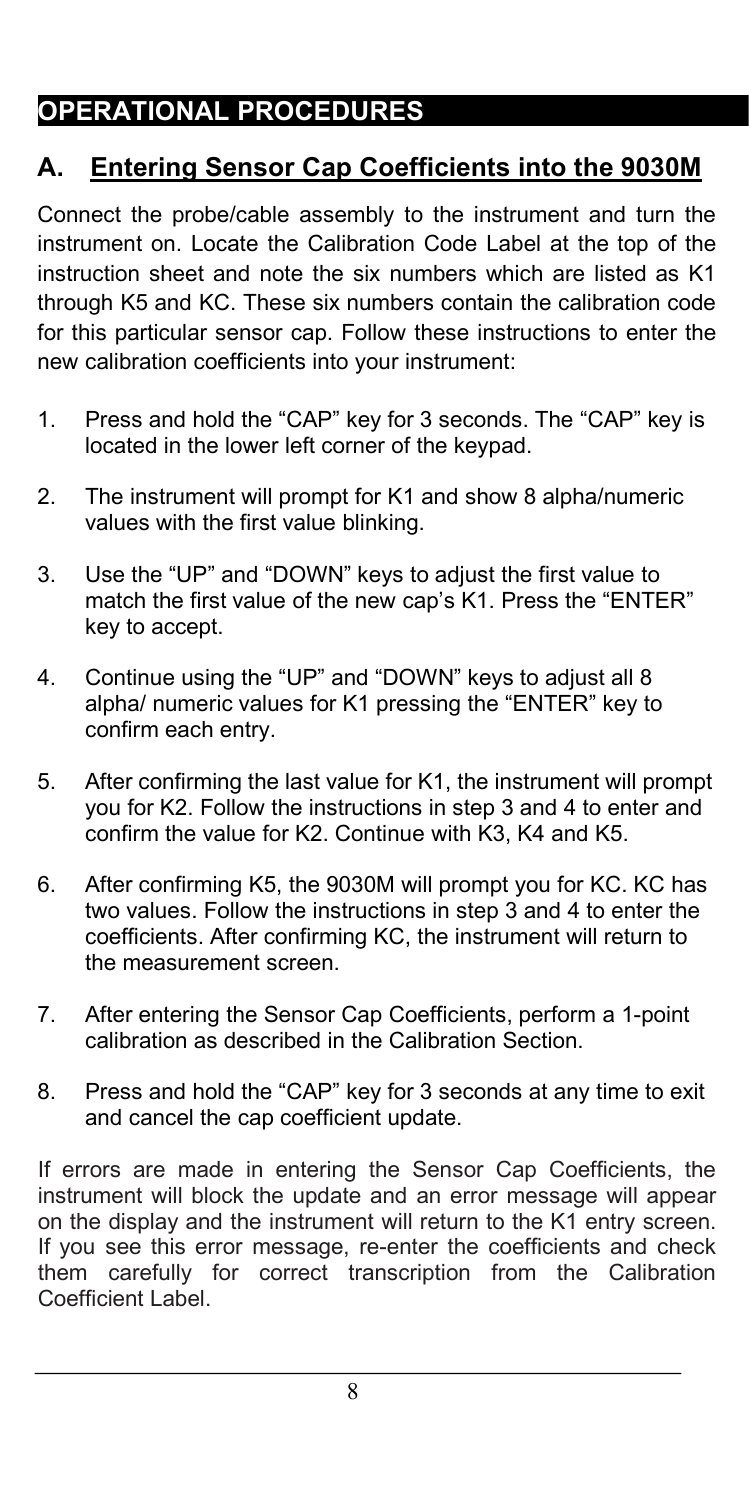The coefficient values are hexadecimal. Due to the 9030M's display, 6 and b look very similar. Hexadecimal values on the 9030M will be displayed as: A, b, C, d, E, F, 0, 1, 2, 3, 4, 5, 6, 7, 8, and 9.

If you continue to get an error message after several entry attempts, contact JENCO Technical Support for assistance.

#### **B. Dissolved Oxygen Calibration**

The 9030M can be calibrated quickly and easily in air.

- 1. Connect the LSDO probe to the unit and turn the unit on.
- 2. Hold the probe in the air gently with the sensor facing down and press "Mode" key to select "Dissolved Oxygen in %" mode.
- 3. Wait 10 to 15 minutes for the dissolved oxygen and temperature reading to stabilize, press the "CAL" key to enter the "Calibration" mode. The "CAL" icon appears on the LCD. The main screen will display "1013mBar" (factory default value). The meter is now ready for atmospheric pressure calibration.
- 4. To change the pressure factor, use the "UP" and "DOWN" keys to adjust the value between 500 and 1125mBar. Press "ENTER" key to save the new value and the unit will automatically go into the next calibration parameter which is the value of 100% saturation in air. If "Mode" key is pressed instead of the "ENTER" key, any changes made will be cancelled and the previous calibration settings will be retained.
- 5. In this interface, the user can view the calibration value in the secondary display. Once the value in the main display stabilizes, press "ENTER" key to save the new value and the unit will automatically go into the salinity compensation parameter. If "Mode" key is pressed instead of the "ENTER" key, any changes made will be cancelled and the previous calibration settings will be retained.
- 6. The salinity default factor value is0.0 ppt. To change the salinity compensation factor, use the "UP" and "DOWN" keys to adjust the value between 0 and 40 ppt. Press "ENTER" key to save the new value and the unit will automatically switch to "Measurement" mode. Calibration is now complete. If "Mode" key is pressed instead of the "ENTER" key, any changes made will be cancelled and the previous calibration settings will be retained and will automatically switch to "Measurement" mode.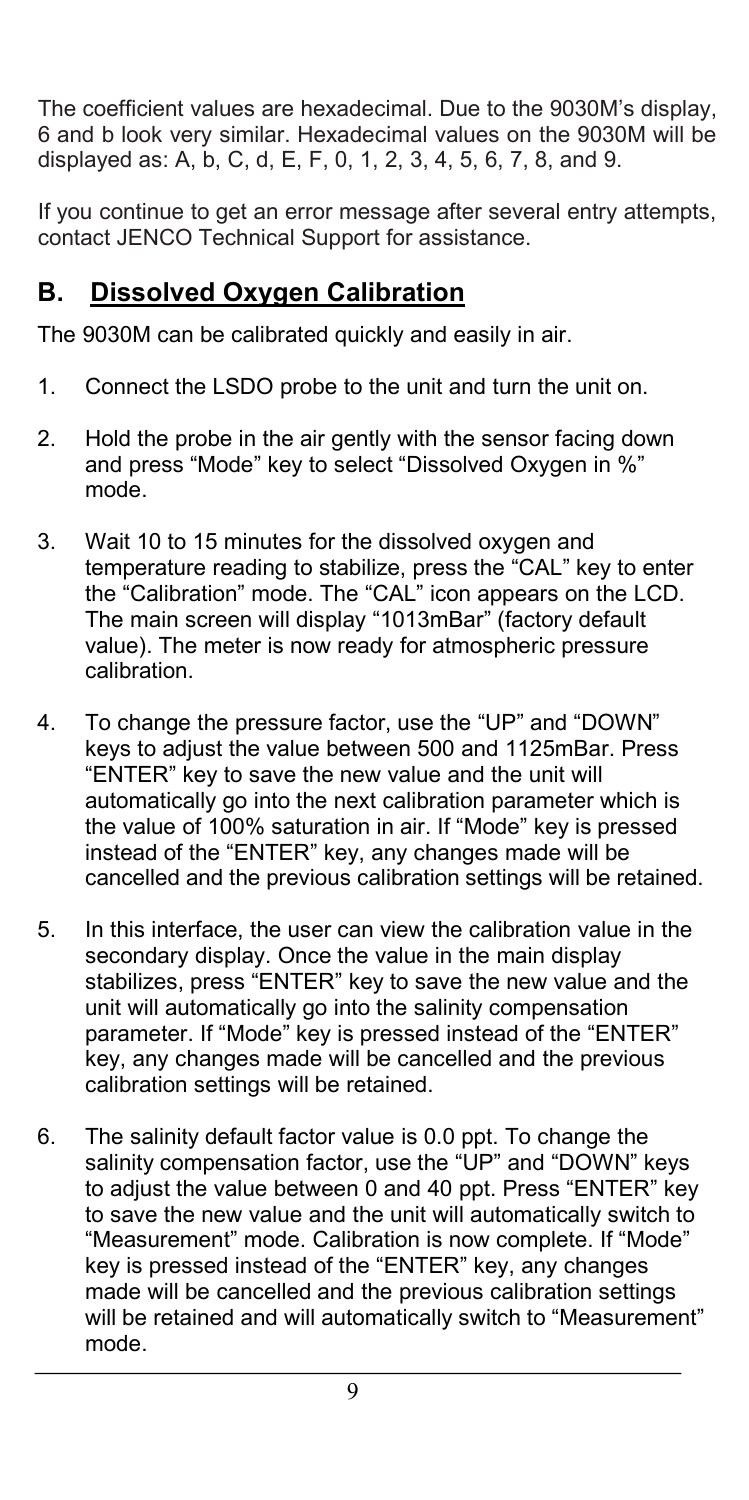#### **C. Dissolved Oxygen Measurements**

Press "Mode" key to choose the dissolved oxygen in % mode or dissolved oxygen in mg/L mode. Rinse the LSDO probe with distilled water and immerse it in the sample to be measured.

#### **D. Sampling Mode- continuous or manual**

The 9030M sampling mode can be set to Manual or Continuous.

During the "Measurement" mode, press and hold the "Sample/MODE" key for 3 seconds to switch between "Continuous" and "Manual" mode. When in "Manual" mode, press and release "Sample/MODE" key to initiate a new measurement.

"Continuous" mode: the instrument will continuously update the dissolved oxygen measurement.

"Manual" mode: the instrument will update the DO reading until reaching a stable measurement. The stable measurement will 'lock' on the display until the user initiates a new measurement by pressing the "Sample/MODE" key. "Manual" mode conserves battery power.

#### **E. Save, Recall and Delete Data**

#### **a. Saving readings to memory.**

- 1. In "Measurement" mode, press the "ENTER" key to save data. The "Save" icon with the corresponding site number will lit up for a brief moment to indicate a successful data save.
- 2. If the "Full" icon is displayed, this means that all 50 data saving sites are used up. No new data can be saved until existing saved data are deleted.

#### **b. Recalling readings from memory.**

- 1. To recall saved data, press "ENTER" key at the Recall interface to go into "Recall" mode.
- 2. Press the "UP" or "DOWN" keys to select the storage site number.
- 3. Press "Mode" key to exit "Recall" mode.

#### **c. Deleting data.**

1. Press the "ENTER" key at the Delete interface to go into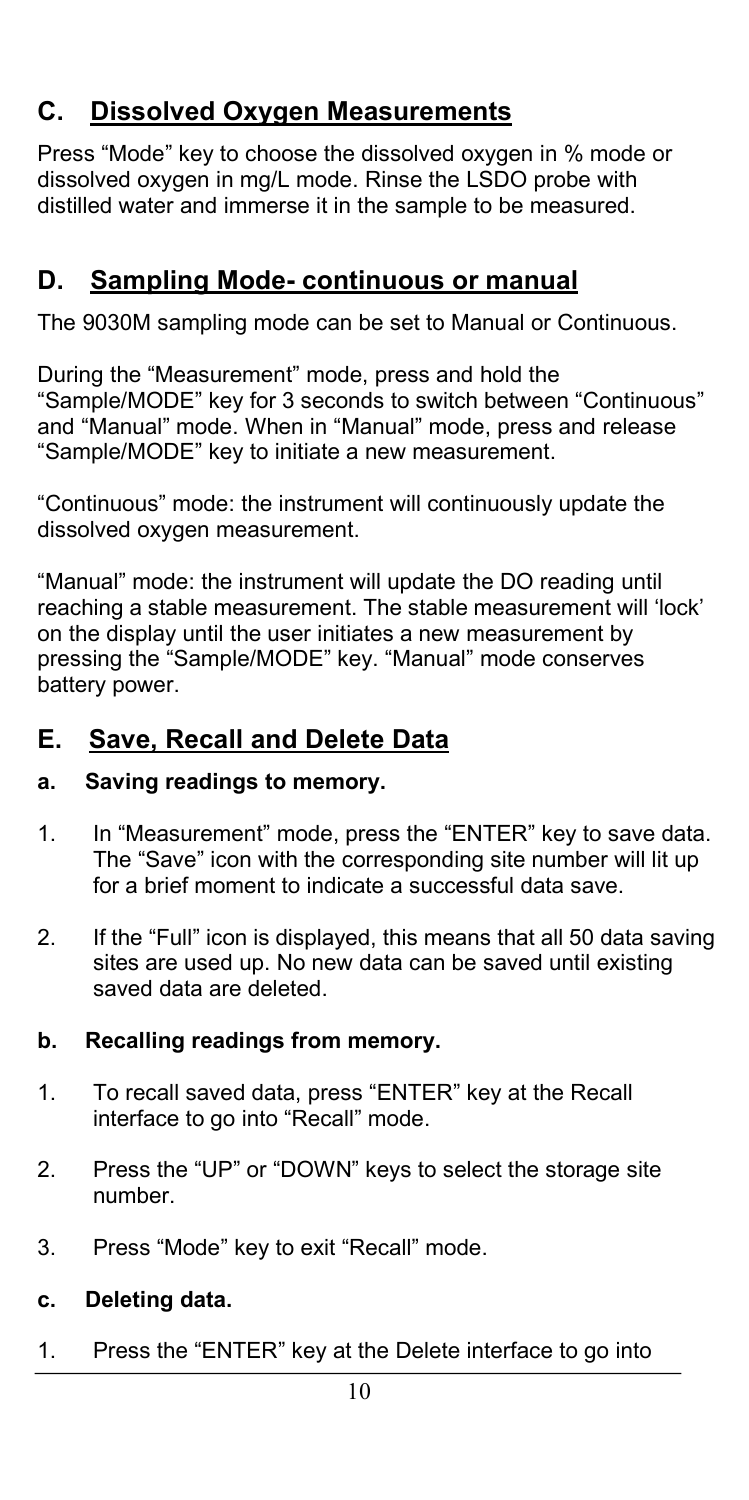"Delete" mode.

- 2. Select "Delete All" or "Delete Each" mode by pressing the "UP" or "DOWN" key.
- 3. In the "Delete All" mode, press "ENTER" key to clear all stored data. Deletion is now complete.
- 4. In the "Delete Each" mode, use "UP" and "DOWN" key to select data to be deleted. Then press "ENTER" key to delete. Deletion is now complete. The next set of saved data will automatically move up a slot in the storage site.
- 5. Press "Mode" key to exit "Delete" mode.

#### **SENSOR MAINTENANCE**

Sensor caps last longer if stored in a moist environment and kept clean and free of scratches in the paint layer. Erratic readings can result from damaged or dirty caps. If unstable readings occur from large scratches in the paint or dye layer, replace the sensor cap. See the Maintenance and Troubleshooting section of this manual for information on how to clean or replace the sensor cap. The average sensor cap replacement interval is 12 to 18 months, although they may last longer.

Avoid substances that may damage probe materials such as concentrated acid, caustics and strong solvents. Probe materials include urethane (cable), Xenoy (probe body), acrylic (sensor cap) and acetal and stainless steel (probe guard).

To prevent the sensor cap from drying out, store the probe in the gray calibration/storage sleeve with a moistened, clean sponge. In the event the sensor cap dries out, rehydrate it following the instructions in the Maintenance and Troubleshooting section of this manual.

#### **A. Cleaning the Sensor Cap**

The Sensor Cap should be kept clean since some types of fouling can consume or produce oxygen or block the water sample from reaching the sensor which could affect the dissolved oxygen measurements.

To clean the Sensor Cap, gently wipe away any fouling with a lens cleaning tissue that has been moistened with water. Do not use organic solvents to clean the Sensor Cap. Using an organic solvent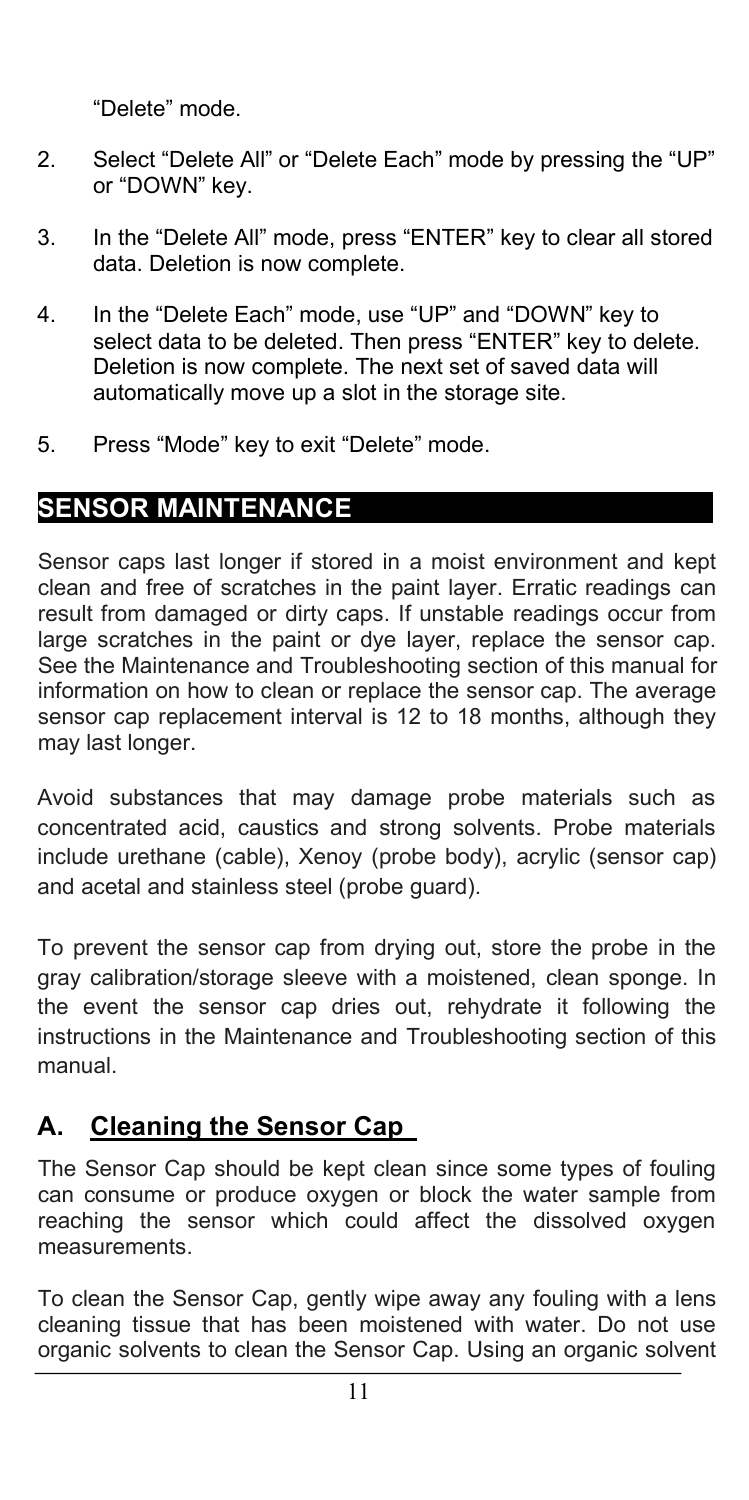to clean the Sensor Cap may cause permanent damage to the cap. For example, alcohol will dissolve the outer paint layer and other organic solvents will likely dissolve the dye in the cap. Dissolving or scratching the paint or dye layer will cause erratic dissolved oxygen measurements.

To disinfect the probe, soak the probe in 3% hydrogen peroxide for 15 to 30 minutes and then rinse it with clean water.

#### **B. Sensor Cap Replacement**

The sensor cap should be replaced about once per year but may last longer. It should also be replaced if it is cracked or damaged (see Troubleshooting section for instructions on how to inspect the cap for damage). The instruction sheet shipped with the replacement LSDO sensor cap includes the calibration coefficients specific to your sensor cap.

The replacement LSDO sensor cap is shipped in a humidified container. The package should not be opened until ready for use. Once the sensor cap has been installed on the sensor as described below, it is important to keep the sensor in a 100% humid environment. Therefore, the sensor should be stored in either the gray calibration/storage sleeve with a moistened sponge or immersed in water, see Sensor Storage for more information. If the sensor dries out, refer to the Rehydration procedure in this manual.

Refer to Figure 6 below when following the instructions for replacing the cap.

**[Note:** Avoid touching the sensing end of the sensor cap during the following maintenance procedures.**]**



#### **Figure 6**

1. Remove the old sensor cap assembly from the sensor by grasping the probe body with one hand and then rotating the sensor cap counterclockwise until it is completely free. Do not use any tools for this procedure.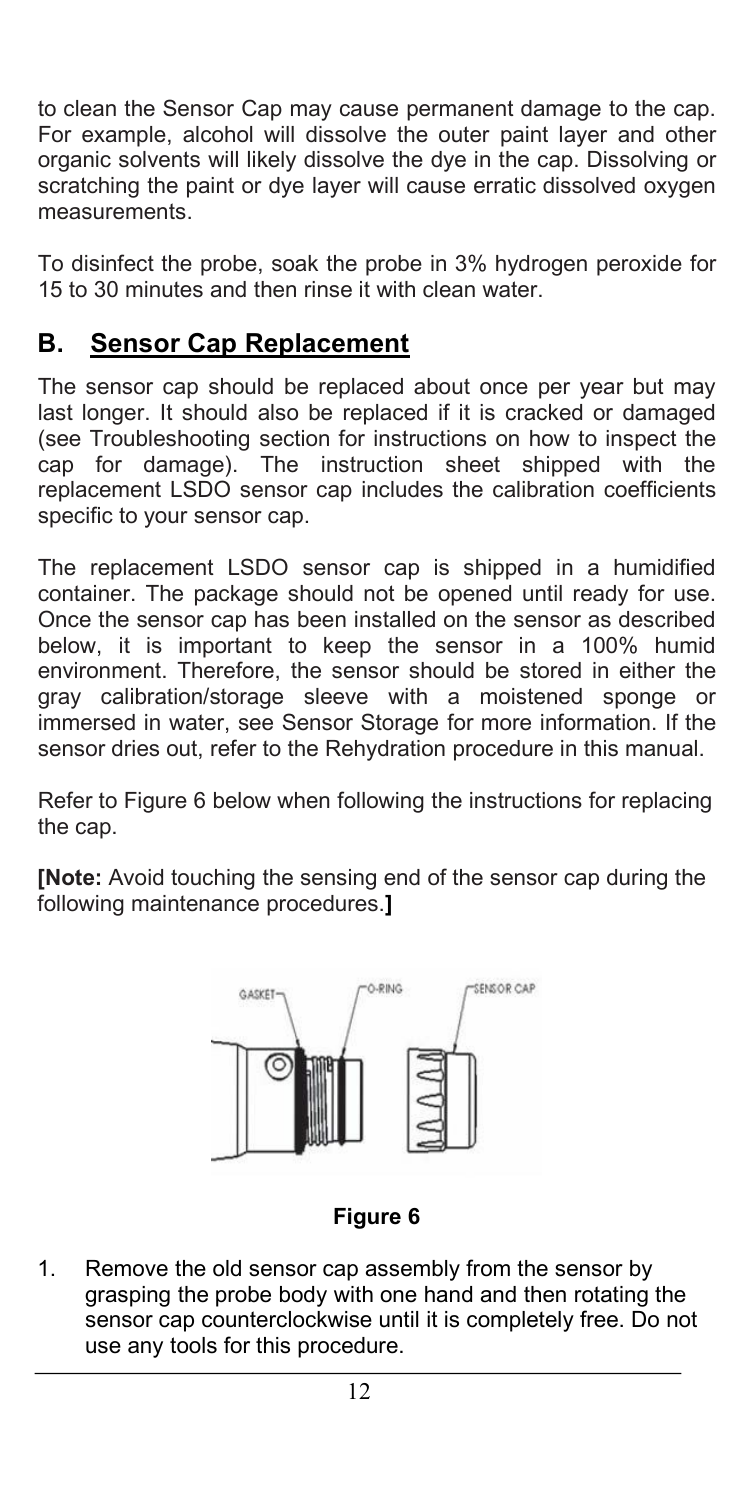- 2. Inspect the o-ring on the probe for damage. If there is any indication of damage, carefully remove the o-ring and replace it with the new o-ring included with the replacement sensor cap. Do not use any tools to remove the o-ring.
- 3. Ensure that the o-ring installed on the probe is clean. If necessary, wipe clean with a lint free cloth or replace the o-ring as described in the previous step.
- 4. Locate the o-ring lubricant included with the new sensor cap. Apply a thin coat of o-ring lubricant to the installed o-ring. Remove any excess o-ring lubricant from the o-ring and/or probe with a lens cleaning tissue.
- 5. Remove the new sensor cap from its hydrated container and dry the inside cavity of the sensor cap with lens cleaning tissue. Next, clean the clear surface of the sensor on the end of the probe with lens cleaning tissue.
- 6. Using clockwise motion, thread the new sensor cap onto the probe assembly until it is finger-tight. The o-ring should be compressed between the sensor cap and probe. Do not over-tighten the sensor cap and do not use any tools for the installation process.
- 7. After installing the new sensor cap, store the sensor in the gray calibration/storage sleeve with a moistened sponge.
- 8. Follow the procedures below for entering in the new sensor cap's coefficients into the 9030M instrument.

**[Note:** The Sensor Cap must remain in a moist environment; see Sensor Storage for storage recommendations. If the sensor cap is allowed to dry out, it is likely to drift slightly at the beginning of your next study unless it is rehydrated. If the cap dries out, you can rehydrate it by soaking the probe tip with the sensor cap installed in room temperature tap water for 24 hours. After rehydration is complete, recalibrate and be sure to store the probe in a moist environment.**]**

#### **C. Sensor Storage**

#### **a. Short-Term Storage**

When the LSDO sensor is not in use, store it in a moist environment. For short-term storage (less than 30 days), moisten the sponge in the calibration/storage sleeve with a small amount of clean water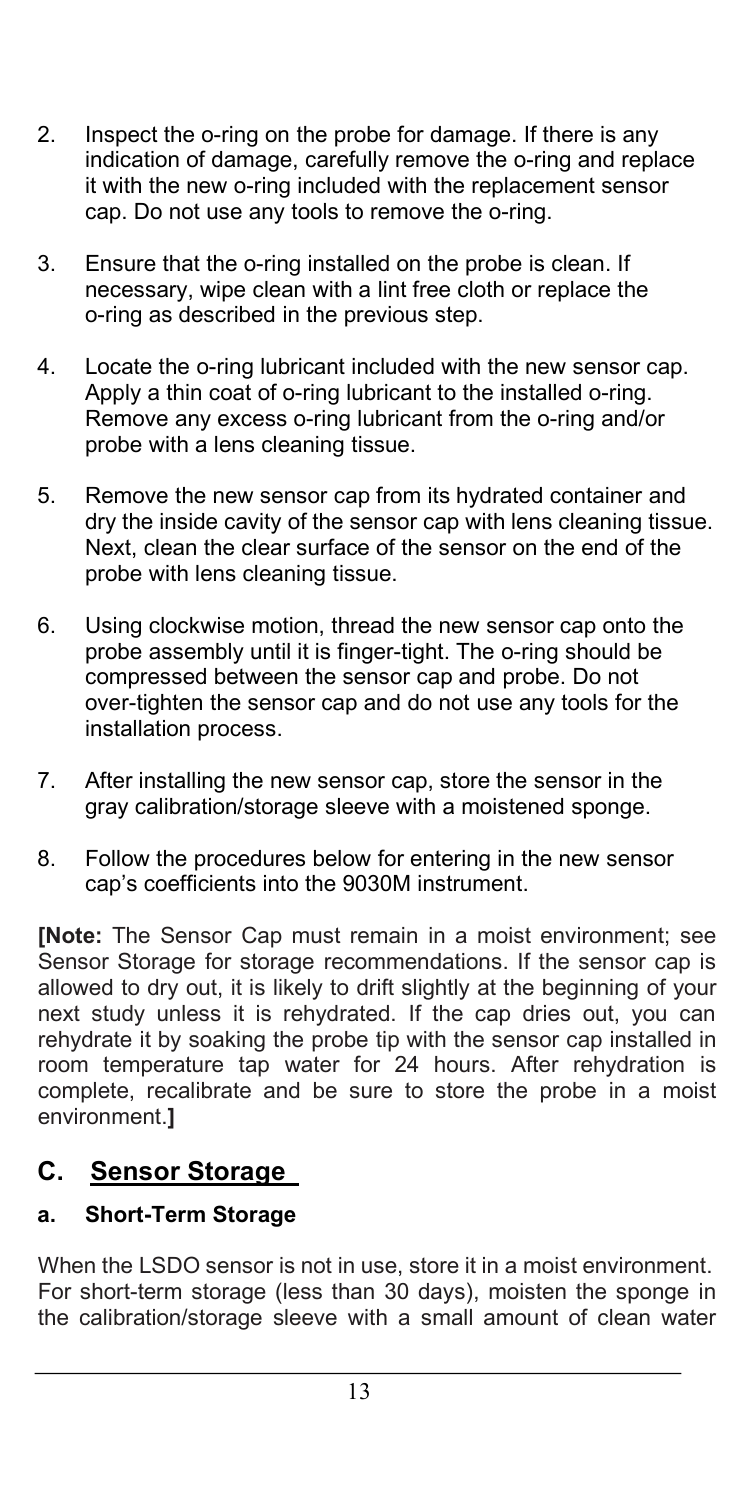and place this over the probe with the sensor cap and sensor guard installed. This will provide a 100% saturated air environment.

#### **b. Long-Term Storage**

For long-term storage (>30 days), remove the battery from the instrument. Moisten the sponge in the calibration/storage sleeve with a small amount of clean water and place this over the probe with the sensor cap and sensor guard installed. Inspect the sponge every 30 days to make sure it is still moist.

Alternatively, you can place the probe with sensor cap directly in a beaker or other container of water, making sure that the water does not evaporate over time.

#### **ERROR DISPLAYS AND TROUBLESHOOTING**

Erroneous dissolved oxygen readings typically indicate a need to clean the sensor cap, replace the sensor cap, and/or recalibrate the instrument. First, clean the sensor cap following the instructions in the Maintenance section and then perform a calibration. If erroneous readings persist, inspect the sensor cap for damage (cracks, large scratches in paint or dye layer), replace if necessary, enter new coefficients and then attempt to recalibrate the instrument.

If the sensor cap is not damaged, try to rehydrate the sensor cap then recalibrate.

If you are still getting erroneous dissolved oxygen readings, try replacing the sensor cap, enter the new coefficients and then recalibrate. If the erroneous readings continue, contact JENCO Technical Support to help determine the next step.

**[Note:** If the meter still does not perform normally after the above measures are taken, call **Jenco** Service Department.**]**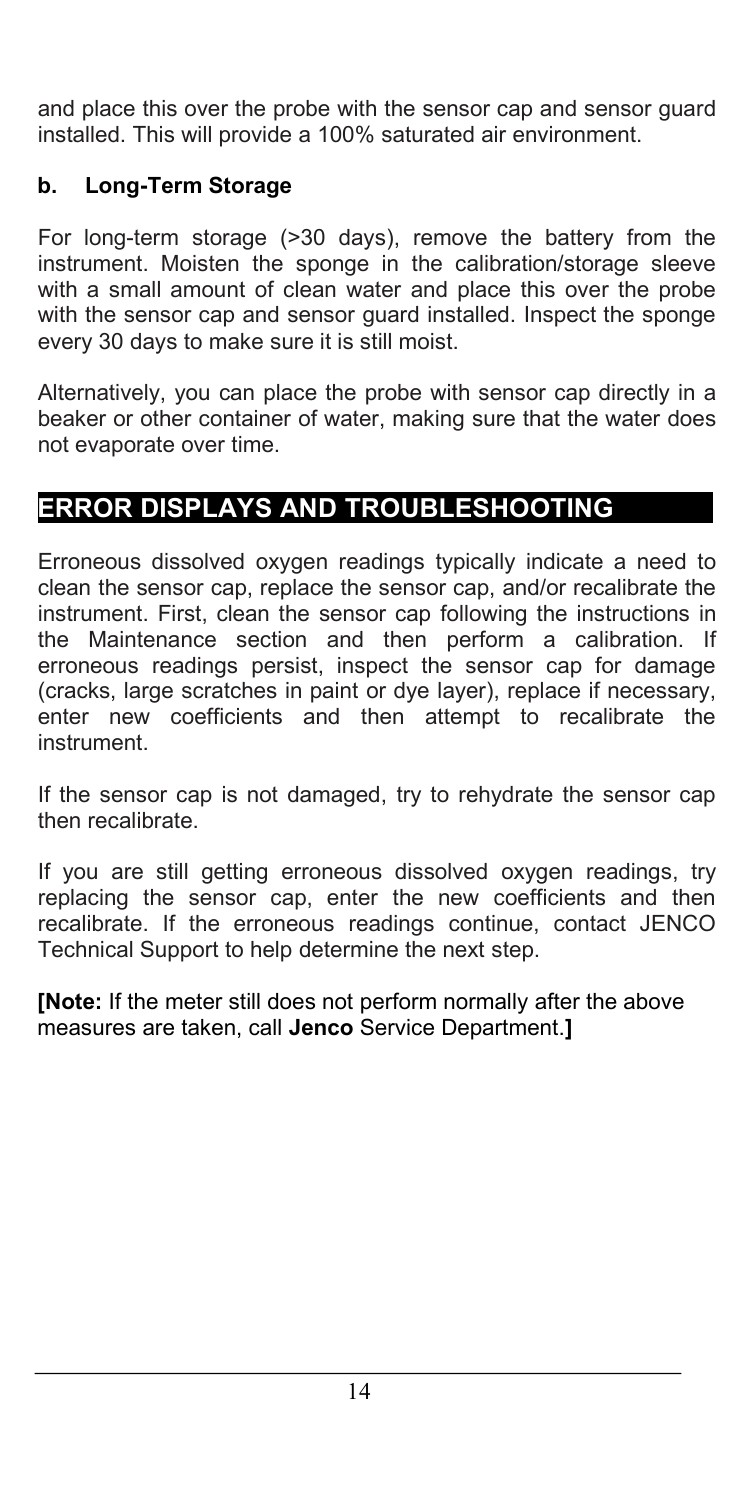| Symptom                                                                      | <b>Possible Cause(s)</b>                                                                                                                                                                                                                                                                                                                                                               |
|------------------------------------------------------------------------------|----------------------------------------------------------------------------------------------------------------------------------------------------------------------------------------------------------------------------------------------------------------------------------------------------------------------------------------------------------------------------------------|
| Instrument will not<br>turn on, the BAT<br>symbol displays on<br>the screen. | 1. Low battery voltage, replace batteries.<br>2. Batteries installed incorrectly, check<br>battery polarity.<br>3. Return system for service.                                                                                                                                                                                                                                          |
| Temperature values<br>display Over or Undr.                                  | 1. Sample temperature is less than $0^{\circ}$ C or<br>more than +50°C. Increase or decrease<br>the sample temperature to bring within the<br>allowable range.<br>2. Contact JENCO Tech Support. Possible<br>temperature sensor failure.                                                                                                                                               |
| Instrument will not<br>calibrate dissolved<br>oxygen.                        | 1. Verify calibration routine - correct<br>barometric pressure, salinity input, and<br>calibration environment.<br>2. Allow sufficient stabilization time for<br>dissolved oxygen and temperature.<br>3. Check sensor cap. Clean, rehydrate or<br>replace as necessary.<br>4. Contact JENCO Tech Support.                                                                              |
| DO readings are<br>inaccurate.                                               | 1. Verify temperature readings are accurate.<br>2. Sample temperature should be between 0<br>and 45°C, the temperature compensation<br>range for DO mg/L.<br>3. DO sensor not properly calibrated,<br>recalibrate the sensor.<br>4. Check sensor cap. Clean, rehydrate or<br>replace as necessary. Recalibrate.<br>5. Contact JENCO Tech Support.                                      |
| Dissolved Oxygen<br>Undr.                                                    | 1. Sample dissolved oxygen concentration is<br>more than 20 mg/L or 200%, or less than<br>0.0 mg/L or 0.0%.<br>2. Verify temperature readings are accurate.<br>values display Over or <sub>3</sub> . DO sensor not properly calibrated,<br>recalibrate the sensor.<br>4. Check sensor cap. Clean, rehydrate or<br>replace as necessary. Recalibrate.<br>5. Contact JENCO Tech Support. |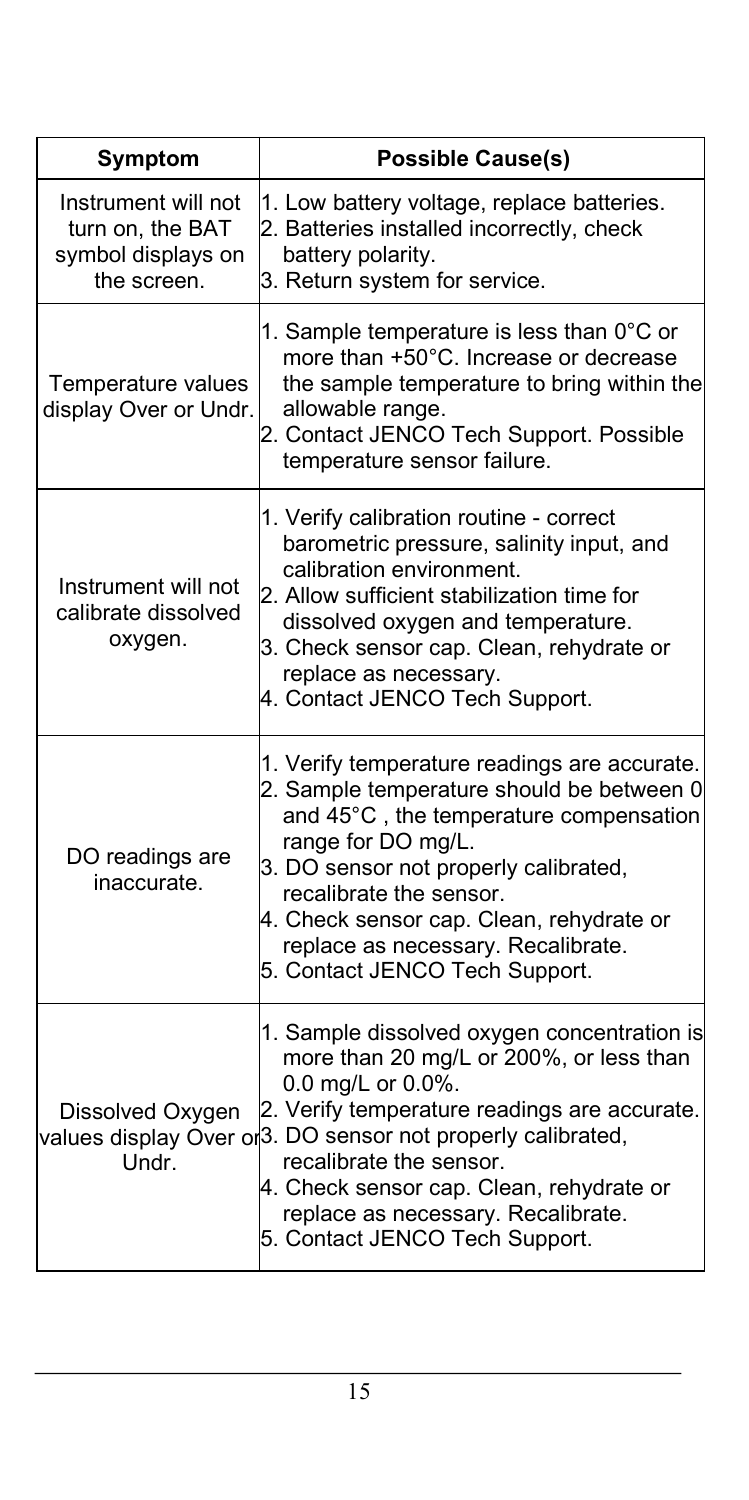## **SPECIFICATIONS**

| Display                           | Range                        | Resolution                               | Accuracy                                                                         |
|-----------------------------------|------------------------------|------------------------------------------|----------------------------------------------------------------------------------|
| Dissolved Oxygen<br>mg/L          | 0.00 to 20.0<br>mg/L         | $0.1$ or $0.01$<br>mg/L                  | $±1.5\%$ reading<br>or $±1.5\%$ air<br>saturation,<br>whichever<br>is<br>greater |
| Dissolved Oxygen<br>$\frac{0}{0}$ | 0 to 200 % air<br>saturation | $1\%$ or<br>$0.1\%$ , user<br>selectable | $±1.5\%$ reading<br>or $\pm 1.5$ mg/L<br>whichever<br>is<br>greater              |
| Temperature                       | 0.0 to 50.0 $^{\circ}$ C     | 0.1 °C                                   | $\pm 0.3^{\circ}$ C                                                              |

| <b>Pressure compensation</b>       | 500 to 1125 mBar                  |  |
|------------------------------------|-----------------------------------|--|
| <b>Salinity compensation</b>       | 0.0 to 40.0 ppt                   |  |
| <b>Power</b>                       | 9Volt battery                     |  |
| <b>Calibration Back-up</b>         | <b>FFPROM</b>                     |  |
| Datalogging capabilities           | 50 data sets                      |  |
| <b>Automatic shut off function</b> | 45 minutes of non-use             |  |
| <b>Audio Feedback</b>              | All Touch Keys                    |  |
| Display (pH / mV : Temp)           | 12mm: 8mm high LCD                |  |
| <b>Ambient Temperature Range</b>   | 0 to 50 $^{\circ}$ C              |  |
| <b>Relative Humidity</b>           | At 90% RH                         |  |
| Case                               | IP65 waterproof                   |  |
| Dimensions (W x D x H)             | 70mm x 198mm x 37mm               |  |
| Weight                             | 260 grams<br>(Batteries included) |  |
|                                    |                                   |  |

\* Automatic dissolved oxygen temperature compensation range is0 to 45°C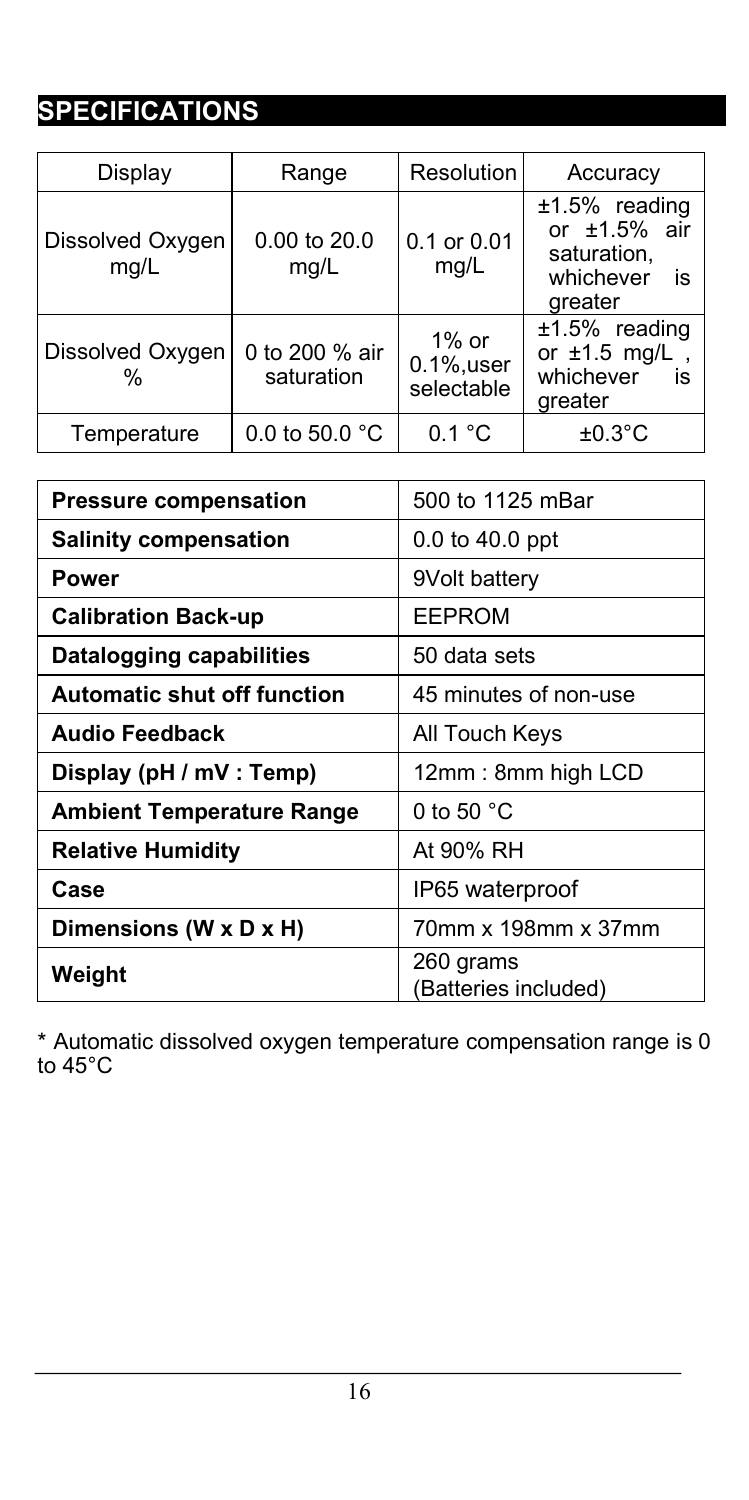#### **WARRANTY**

**Jenco** warrants this product to be free from significant deviations in material and workmanship for a period of 1 year from date of purchase. If repair or adjustment is necessary and has not been the result of abuse or misuse, within the year period, please return-freight-prepaid and the correction of the defect will be made free of charge. If you purchased the item from our **Jenco** distributors and it is under warranty, please contact them to notify us of the situation. **Jenco** Service Department alone will determine if the product problem is due to deviations or customer misuse.

Out-of-warranty products will be repaired on a charge basis.

#### RETURN OF ITEMS

Authorization must be obtained from one of our representatives before returning items for any reason. When applying for authorization, have the model and serial number handy, including data regarding the reason for return. For your protection, items must be carefully packed to prevent damage in shipment and insured against possible damage or loss. **Jenco** will not be responsible for damage resulting from careless or insufficient packing. A fee will be charged on all authorized returns.

**NOTE: Jenco** reserves the right to make improvements in design, construction and appearance of our products without notice.